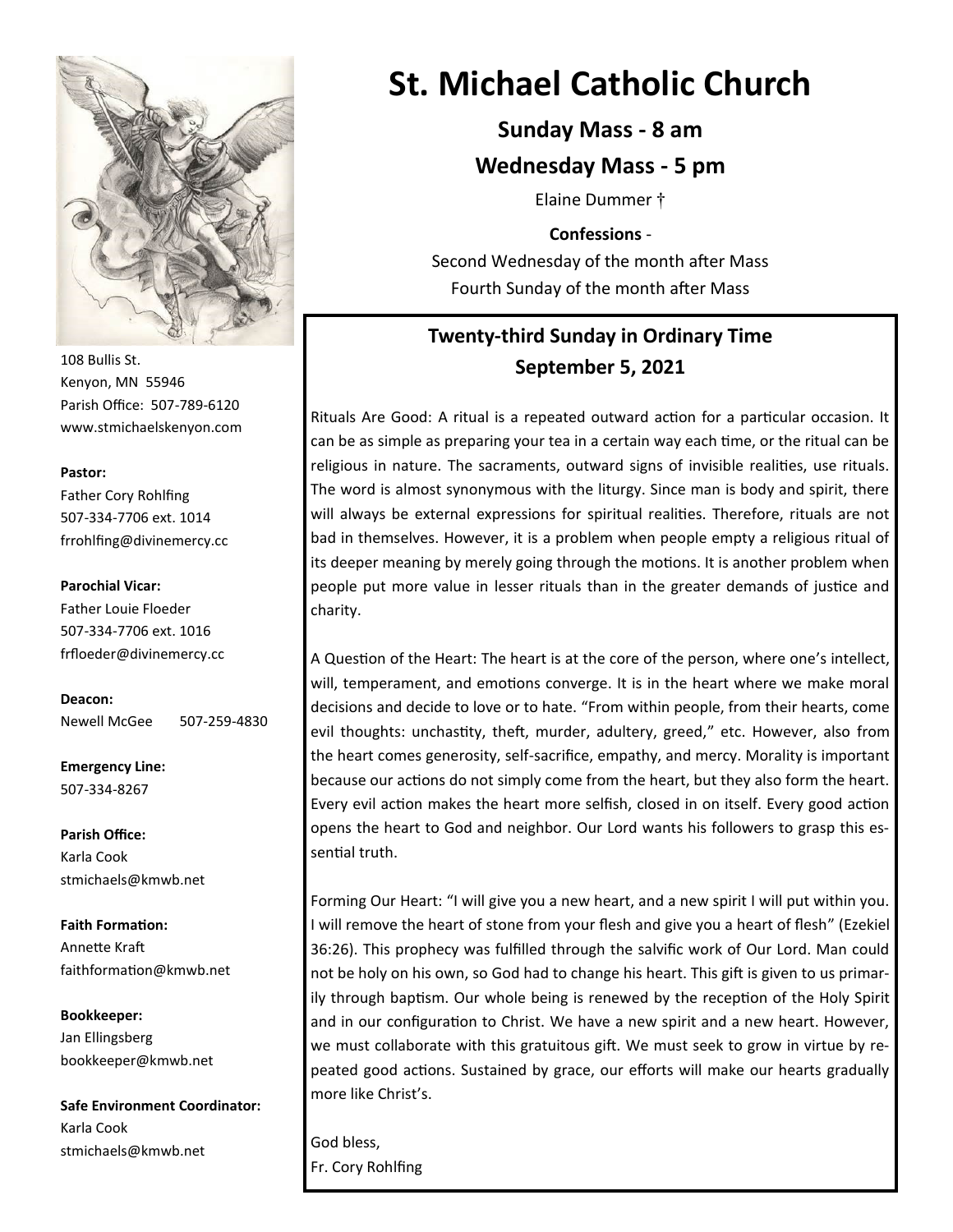Welcome to all those visiting us today. We invite everyone to continue to celebrate Mass with us at St. Michael's. Please let the parish office know if we can be of assistance to you.

## **CONTRIBUTIONS August 29, 2021** Adult Envelopes:  $\frac{1}{2}$  919.00 Loose Plate: \$ 50.25

**Saints of the week** September 8 - St. Mary September 9 - St. Peter Claver

#### **Divine Mercy Mass schedule:**

Sunday - 8 am, 10 am, 12 pm (Spanish), 5 PM Monday - 5:30 pm Tuesday - 8:30 am Wednesday - 8:30 am IC 10:30 am IC Thursday - 8:30 am Friday - 8:30 am Saturday - 8:30 am, 4 pm

| <b>IMPORTANT UPCOMING DATES</b>                                     |                                                  |
|---------------------------------------------------------------------|--------------------------------------------------|
| September 12<br>September 8 - Confessions 5:30 pm<br>Georgia Quamme |                                                  |
|                                                                     | September 12 - Faith Formation begins            |
| September 20 - Parish Council 7:00 pm                               |                                                  |
| September 19                                                        |                                                  |
| September 26 - Confessions 9:00 am                                  |                                                  |
|                                                                     | September 29 - Feast of the Archangels Mass 5 pm |
| October 13 - Confessions 5:30 pm                                    |                                                  |
|                                                                     |                                                  |

We pray for all our parishioners, families and friends who are in need of physical or spiritual healing, especially, Anne Haynes, Bryce Young, Virginia Button, Karen Degovanni, Mike Klahr, Sharon Hoaglund, Lorraine Stalsberg, Simone Boesen, Don Graunke, Marian Spindler, and Donna Hollund.

We pray for those in the Armed forces, especially Sergio Jr & Angela Rodriguez, Zury Hoaglund, and Zane Hoaglund.

St. Michael the Archangel, defend us in battle, be our protection against the wickedness and snares of the devil. May God rebuke him we humbly pray; and do thou, O Prince of the Heavenly host, by the power of God, cast into hell Satan and all the evil spirits who prowl about the world seeking the ruin of souls. Amen.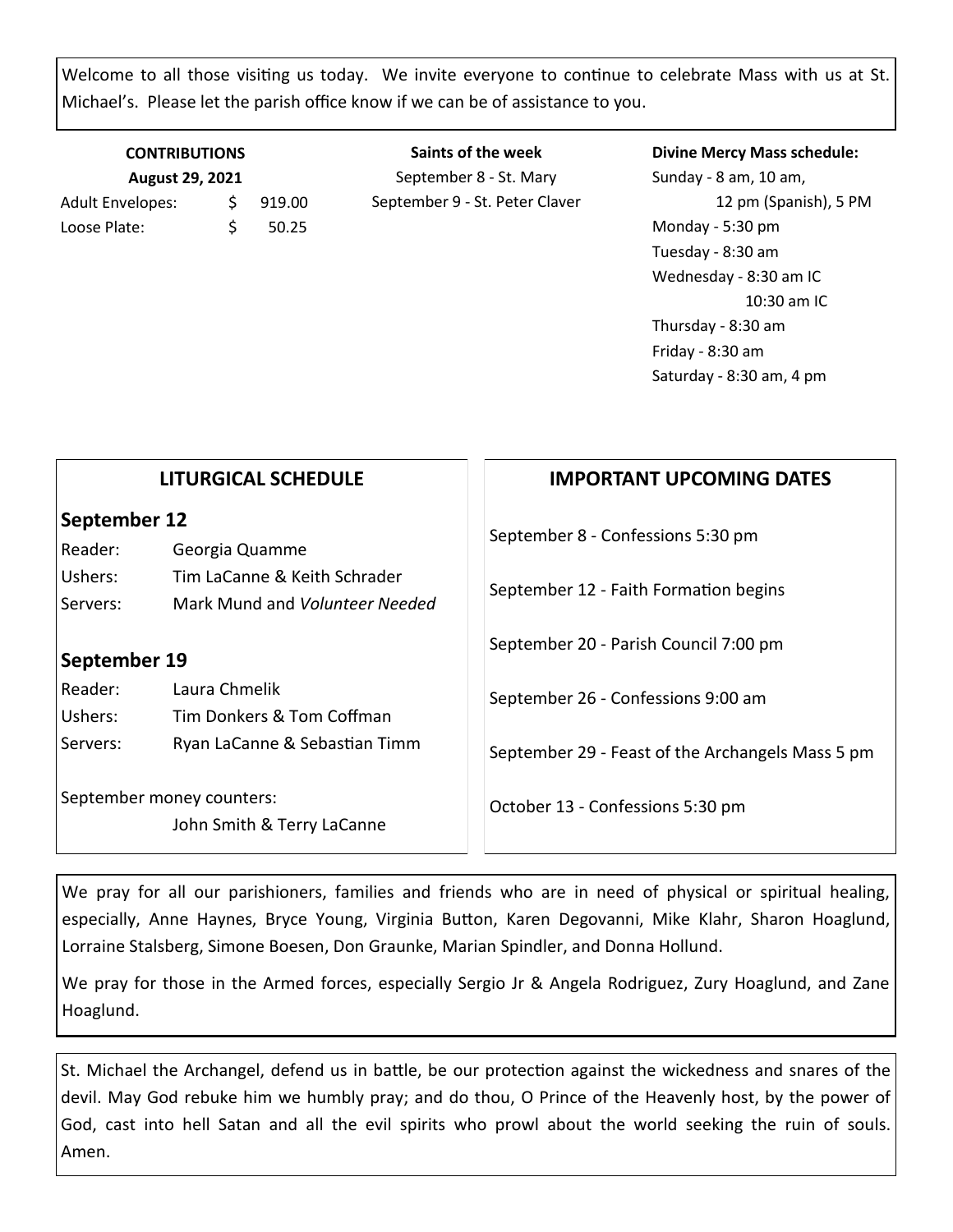**Faith Formation teachers needed**! Please consider helping our youth learn the Catholic faith by being a Faith Formation teacher for the 2021-2022 school year. Faith Formation  $\mathbb Q$ classes meet on Sunday mornings from 9-10 am. Contact Annette for information or to volunteer. Thank you!



Families can register students for \$60 per student. Registration forms are available in the atrium.



# **Bingo Party - November 20 at 7 PM!**

 $\left| \cdot \right|$  Donations for the raffle tickets are needed to help make our Bingo party the success it is! Sign-up sheets are on the bulletin board in the atrium for those of you who are able to donate a prize. Thank you!

**The prayer chain list is getting out of date**. Please take a moment and look on page 2 to see if you may have placed someone on the list and they can now be taken off. It will be your responsibility to contact the parish office either by phone or e-mail if you want someone to REMAIN on the prayer chain. Those who asked to remain on the list will do so and **all others will be taken off for the September 12th bulletin**.

## **Parking Lot Campaign**

We ask that you continue to prayerfully discern if you can contribute to this campaign. Our goal is to have all the funds needed secured by the end of 2021. It is a big goal, but we believe it is possible.

## **Community Events/News**

•The Church of Saint Michael in Pine Island is hosting their annual Fall Festival on Friday-Sunday, September 17-19, 2021. On Friday, the fabulous St. Michael Fish Fry from 4pm-8:30pm, both baked & fried fish will be offered! Prices: \$11 Adults, \$5 Children (6-12 yrs), 5 yrs & under free, and \$35 family max. On Saturday, there will be antique tractor pull starting at 10am, arts & crafts vendors, farmers market with fall mums, silent auction, bingo and concessions available (pork chop sandwiches/on stick, BBQs, hot dogs, chips, ice cream treats and water/pop). On Sunday, there will be an antique tractor show starting at 10am, arts & crafts vendors, silent auction, kids' outdoor games, bingo, raffle, farmers market with fall mums, kiddie pedal tractor pull starts at 2pm, and concessions available (pork chop sandwiches/on stick, BBQs, hot dogs, chips, ice cream treats and water/pop).

•Come celebrate Oktoberfest at the Gunderson House on Saturday, September 18 between and 1 and 5 pm! The Kenyon Historical Society invites all ages to celebrate German culture with a beer, cider, and wine tasting. German food, lawn games, and music by the famous Ray Sands Combo. Two separate tickets (you don't have to buy both): \$10 for beer tasting which includes a collectible tasting glass and/or \$10 for food/ root beer. Advance tickets can be purchased from a board member or Holli at the Kenyon City Hall.

•Hegre WELCA is hosting their Annual Fall Swedish Meatball Supper on Wednesday, September 22 serving TAKE OUT AND CURBSIDE ORDERS ONLY from 4 to 7 pm. Menu includes: Swedish meatballs, ham, mashed potatoes & gravy, corn, coleslaw, cranberries, dinner roll, and dessert choice of apple or pumpkin pie. Take out meals are \$15 each (adult sized portion). Call ahead or text orders are appreciated by Friday, September 17 and will guarantee meals. Please include the number of meals, time of pickup, and dessert choice. Drive up orders are also welcome the day of the supper until food is gone. Picnic tables available at the church for anyone to use. Call or text orders to Beth at 507-330-4996. There is also tickets available for a quilt raffle: 1 for \$1 or 6 for \$5.